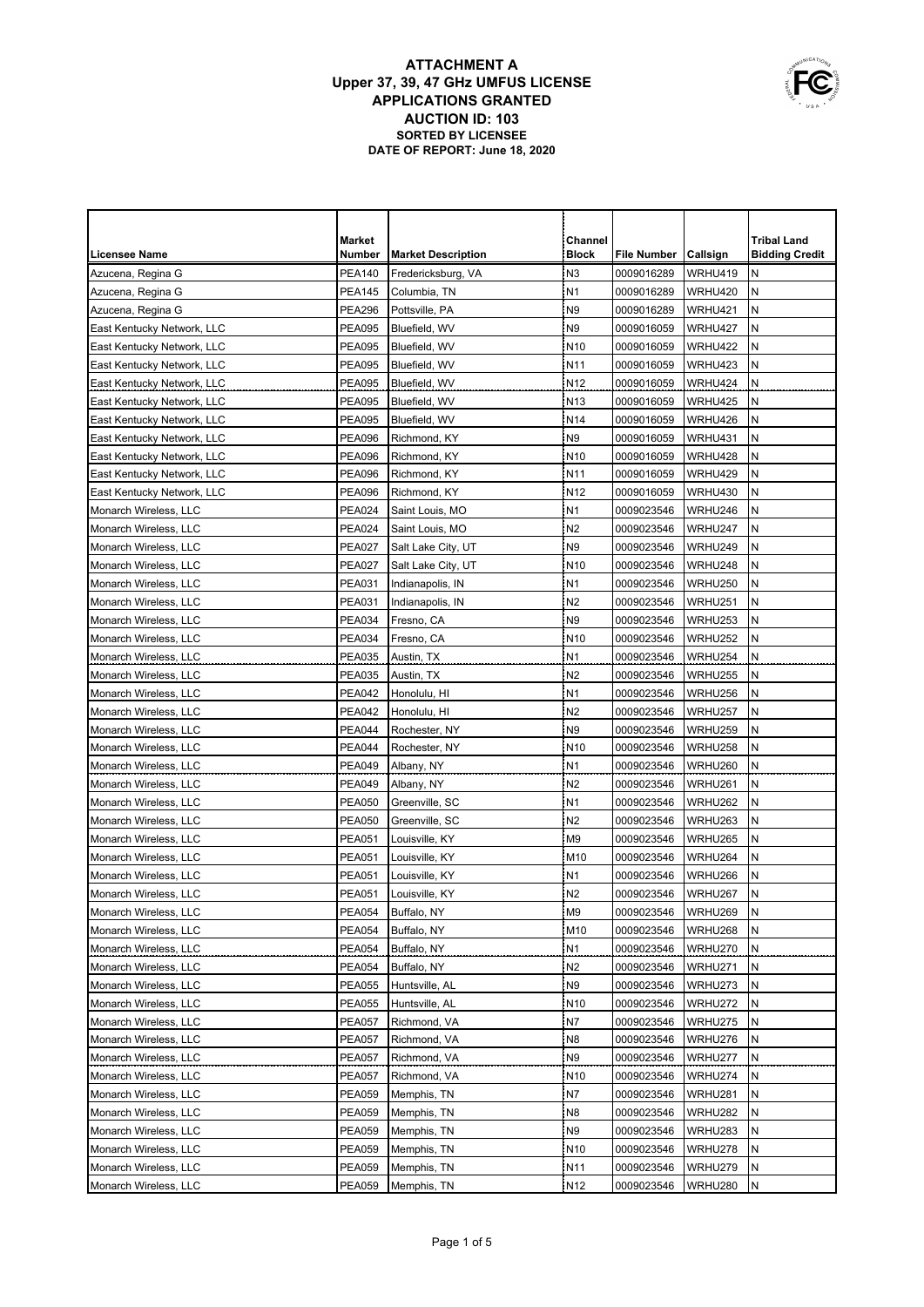|                       | Market        |                           | Channel         |             |                 | <b>Tribal Land</b>    |
|-----------------------|---------------|---------------------------|-----------------|-------------|-----------------|-----------------------|
| <b>Licensee Name</b>  | Number        | <b>Market Description</b> | <b>Block</b>    | File Number | <b>Callsign</b> | <b>Bidding Credit</b> |
| Monarch Wireless, LLC | <b>PEA065</b> | Cape Coral, FL            | N7              | 0009023546  | WRHU287         | Ν                     |
| Monarch Wireless, LLC | <b>PEA065</b> | Cape Coral, FL            | N <sub>8</sub>  | 0009023546  | WRHU288         | N                     |
| Monarch Wireless, LLC | <b>PEA065</b> | Cape Coral, FL            | N <sub>9</sub>  | 0009023546  | WRHU289         | Ν                     |
| Monarch Wireless, LLC | <b>PEA065</b> | Cape Coral, FL            | N <sub>10</sub> | 0009023546  | WRHU284         | N                     |
| Monarch Wireless, LLC | <b>PEA065</b> | Cape Coral, FL            | N <sub>11</sub> | 0009023546  | WRHU285         | Ν                     |
| Monarch Wireless, LLC | <b>PEA065</b> | Cape Coral, FL            | N <sub>12</sub> | 0009023546  | WRHU286         | N                     |
| Monarch Wireless, LLC | <b>PEA066</b> | Lansing, MI               | N <sub>1</sub>  | 0009023546  | WRHU290         | N                     |
| Monarch Wireless, LLC | <b>PEA066</b> | Lansing, MI               | N <sub>2</sub>  | 0009023546  | WRHU291         | N                     |
| Monarch Wireless, LLC | <b>PEA066</b> | Lansing, MI               | N <sub>3</sub>  | 0009023546  | WRHU292         | N                     |
| Monarch Wireless, LLC | <b>PEA066</b> | Lansing, MI               | N4              | 0009023546  | WRHU293         | N                     |
| Monarch Wireless, LLC | <b>PEA067</b> | Sarasota, FL              | N <sub>9</sub>  | 0009023546  | WRHU297         | N                     |
| Monarch Wireless, LLC | <b>PEA067</b> | Sarasota, FL              | N <sub>10</sub> | 0009023546  | WRHU294         | N                     |
| Monarch Wireless, LLC | <b>PEA067</b> | Sarasota, FL              | N <sub>11</sub> | 0009023546  | WRHU295         | N                     |
| Monarch Wireless, LLC | <b>PEA067</b> | Sarasota, FL              | N <sub>12</sub> | 0009023546  | WRHU296         | N                     |
| Monarch Wireless, LLC | <b>PEA068</b> | Grand Rapids, MI          | M <sub>9</sub>  | 0009023546  | WRHU299         | N                     |
| Monarch Wireless, LLC | <b>PEA068</b> | Grand Rapids, MI          | M10             | 0009023546  | WRHU298         | Ν                     |
| Monarch Wireless, LLC | <b>PEA068</b> | Grand Rapids, MI          | N1              | 0009023546  | <b>WRHU300</b>  | Ν                     |
| Monarch Wireless, LLC | <b>PEA068</b> | Grand Rapids, MI          | N <sub>2</sub>  | 0009023546  | WRHU301         | N                     |
| Monarch Wireless, LLC | <b>PEA068</b> | Grand Rapids, MI          | N <sub>3</sub>  | 0009023546  | WRHU302         | N                     |
| Monarch Wireless, LLC | <b>PEA068</b> | Grand Rapids, MI          | N4              | 0009023546  | WRHU303         | N                     |
| Monarch Wireless, LLC | PEA073        | El Paso, TX               | M <sub>9</sub>  | 0009023546  | WRHU305         | Ν                     |
| Monarch Wireless, LLC | PEA073        | El Paso, TX               | M10             | 0009023546  | WRHU304         | Ν                     |
| Monarch Wireless, LLC | <b>PEA073</b> | El Paso, TX               | N <sub>1</sub>  | 0009023546  | WRHU306         | N                     |
| Monarch Wireless, LLC | <b>PEA073</b> | El Paso, TX               | N2              | 0009023546  | WRHU307         | Ν                     |
| Monarch Wireless, LLC | <b>PEA074</b> | Chattanooga, TN           | N <sub>9</sub>  | 0009023546  | WRHU311         | N                     |
| Monarch Wireless, LLC | <b>PEA074</b> | Chattanooga, TN           | N <sub>10</sub> | 0009023546  | WRHU308         | Ν                     |
| Monarch Wireless, LLC | <b>PEA074</b> | Chattanooga, TN           | N <sub>11</sub> | 0009023546  | WRHU309         | N                     |
| Monarch Wireless, LLC | <b>PEA074</b> | Chattanooga, TN           | N <sub>12</sub> | 0009023546  | WRHU310         | Ν                     |
| Monarch Wireless, LLC | <b>PEA075</b> | Albuquerque, NM           | N7              | 0009023546  | WRHU315         | N                     |
| Monarch Wireless, LLC | <b>PEA075</b> | Albuquerque, NM           | N <sub>8</sub>  | 0009023546  | WRHU316         | N                     |
| Monarch Wireless, LLC | <b>PEA075</b> | Albuquerque, NM           | N <sub>9</sub>  | 0009023546  | WRHU317         | N                     |
| Monarch Wireless, LLC | <b>PEA075</b> | Albuquerque, NM           | N <sub>10</sub> | 0009023546  | WRHU312         | Ν                     |
| Monarch Wireless, LLC | <b>PEA075</b> | Albuquerque, NM           | N <sub>11</sub> | 0009023546  | WRHU313         | N                     |
| Monarch Wireless, LLC | <b>PEA075</b> | Albuquerque, NM           | N <sub>12</sub> | 0009023546  | WRHU314         | N                     |
| Monarch Wireless, LLC | <b>PEA078</b> | Greensboro, NC            | N <sub>9</sub>  | 0009023546  | WRHU321         | N                     |
| Monarch Wireless, LLC | <b>PEA078</b> | Greensboro, NC            | N <sub>10</sub> | 0009023546  | WRHU318         | N                     |
| Monarch Wireless, LLC | <b>PEA078</b> | Greensboro, NC            | N <sub>11</sub> | 0009023546  | WRHU319         | N                     |
| Monarch Wireless, LLC | PEA078        | Greensboro, NC            | N <sub>12</sub> | 0009023546  | WRHU320         | N                     |
| Monarch Wireless, LLC | <b>PEA082</b> | Baton Rouge, LA           | N <sub>10</sub> | 0009023546  | WRHU322         | N                     |
| Monarch Wireless, LLC | <b>PEA082</b> | Baton Rouge, LA           | N <sub>11</sub> | 0009023546  | WRHU323         | N                     |
| Monarch Wireless, LLC | <b>PEA082</b> | Baton Rouge, LA           | N <sub>12</sub> | 0009023546  | WRHU324         | Ν                     |
| Monarch Wireless, LLC | <b>PEA085</b> | Charleston, SC            | M9              | 0009023546  | WRHU326         | Ν                     |
| Monarch Wireless, LLC | <b>PEA085</b> | Charleston, SC            | M10             | 0009023546  | WRHU325         | Ν                     |
| Monarch Wireless, LLC | PEA085        | Charleston, SC            | N <sub>1</sub>  | 0009023546  | WRHU327         | Ν                     |
| Monarch Wireless, LLC | <b>PEA085</b> | Charleston, SC            | N <sub>2</sub>  | 0009023546  | WRHU328         | Ν                     |
| Monarch Wireless, LLC | <b>PEA086</b> | Frankfort, KY             | N8              | 0009023546  | WRHU332         | Ν                     |
| Monarch Wireless, LLC | <b>PEA086</b> | Frankfort, KY             | N9              | 0009023546  | WRHU333         | N                     |
| Monarch Wireless, LLC | PEA086        | Frankfort, KY             | N <sub>10</sub> | 0009023546  | WRHU329         | N                     |
| Monarch Wireless, LLC | PEA086        | Frankfort, KY             | N11             | 0009023546  | WRHU330         | Ν                     |
| Monarch Wireless, LLC | <b>PEA086</b> | Frankfort, KY             | N <sub>12</sub> | 0009023546  | WRHU331         | N                     |
| Monarch Wireless, LLC | <b>PEA089</b> | Columbia, SC              | M9              | 0009023546  | WRHU335         | N                     |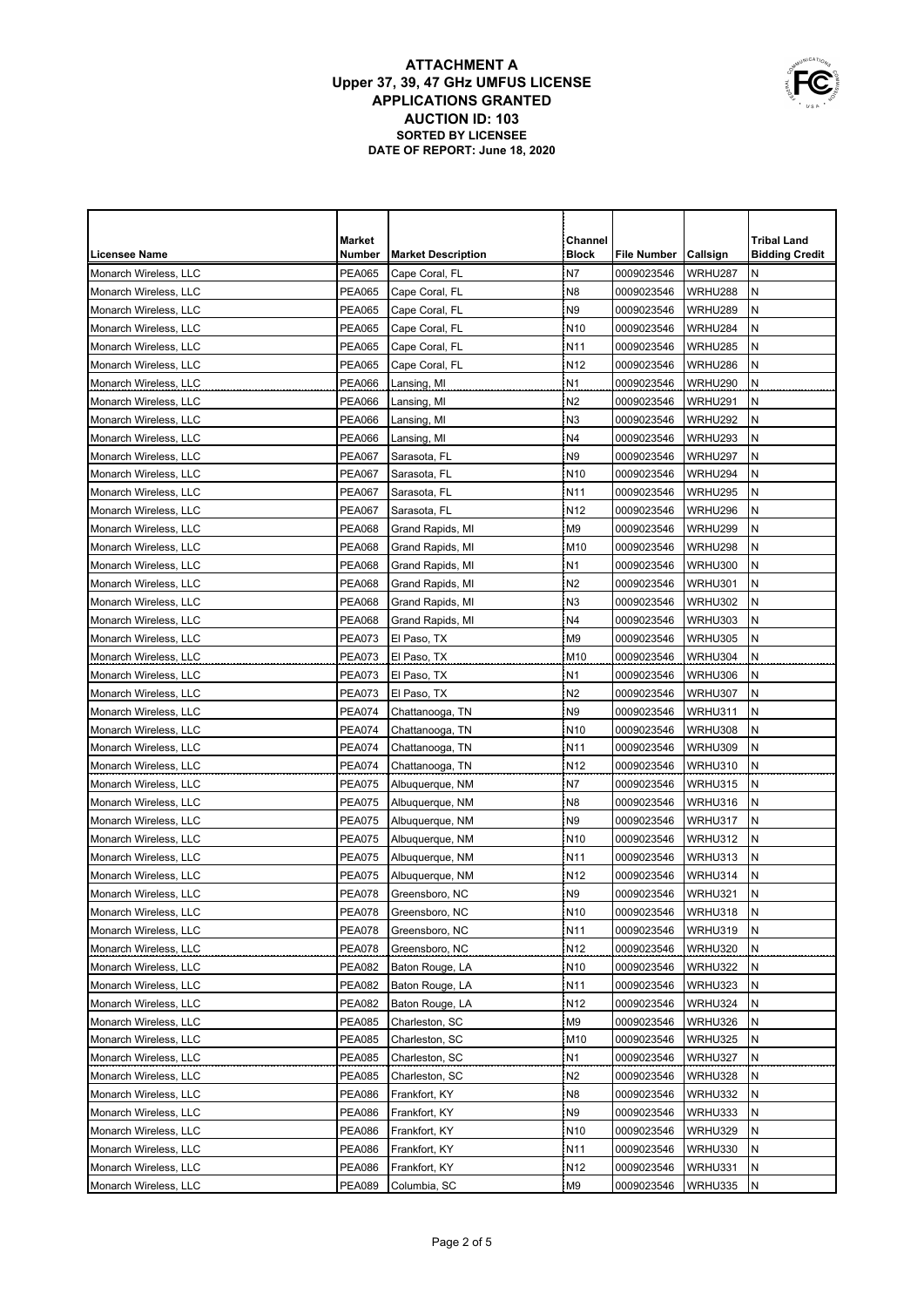| <b>Tribal Land</b><br>Market<br>Channel<br><b>Block</b><br><b>Licensee Name</b><br>Number<br><b>Market Description</b><br>File Number<br><b>Callsign</b><br><b>Bidding Credit</b><br>Monarch Wireless, LLC<br><b>PEA089</b><br>Columbia, SC<br>M10<br>WRHU334<br>0009023546<br>Ν<br>N<br><b>PEA089</b><br>Columbia, SC<br>N <sub>1</sub><br>WRHU336<br>Monarch Wireless, LLC<br>0009023546<br>N <sub>2</sub><br><b>PEA089</b><br>Columbia, SC<br>WRHU337<br>N<br>Monarch Wireless, LLC<br>0009023546<br><b>PEA091</b><br>N1<br>WRHU338<br>Ν<br>Monarch Wireless, LLC<br>Colorado Springs, CO<br>0009023546<br>N <sub>2</sub><br><b>PEA091</b><br>WRHU339<br>Ν<br>Monarch Wireless, LLC<br>Colorado Springs, CO<br>0009023546<br>N <sub>1</sub><br><b>PEA094</b><br>WRHU340<br>N<br>Monarch Wireless, LLC<br>Waco, TX<br>0009023546<br>N <sub>2</sub><br><b>PEA094</b><br>WRHU341<br>N<br>Monarch Wireless, LLC<br>Waco, TX<br>0009023546<br>N<br><b>PEA094</b><br>N <sub>3</sub><br>WRHU342<br>Monarch Wireless, LLC<br>Waco, TX<br>0009023546<br>N<br><b>PEA094</b><br>Waco, TX<br>N4<br>WRHU343<br>Monarch Wireless, LLC<br>0009023546<br>N<br><b>PEA101</b><br>Wichita, KS<br>N1<br>WRHU344<br>Monarch Wireless, LLC<br>0009023546<br>N<br><b>PEA101</b><br>N <sub>2</sub><br>0009023546<br>WRHU345<br>Monarch Wireless, LLC<br>Wichita, KS<br>N<br><b>PEA101</b><br>N <sub>3</sub><br>0009023546<br>WRHU346<br>Monarch Wireless, LLC<br>Wichita, KS<br>N<br><b>PEA101</b><br>N4<br>0009023546<br>WRHU347<br>Monarch Wireless, LLC<br>Wichita, KS<br>N<br><b>PEA104</b><br>N7<br>0009023546<br>WRHU349<br>Monarch Wireless, LLC<br>Fort Collins, CO<br>N<br><b>PEA104</b><br>Fort Collins, CO<br>N <sub>8</sub><br>0009023546<br>WRHU350<br>Monarch Wireless, LLC<br>Ν<br><b>PEA104</b><br>N9<br>0009023546<br>WRHU351<br>Monarch Wireless, LLC<br>Fort Collins, CO<br><b>PEA104</b><br>N <sub>10</sub><br>0009023546<br>WRHU348<br>Ν<br>Monarch Wireless, LLC<br>Fort Collins, CO<br><b>PEA108</b><br>M <sub>9</sub><br>0009023546<br>WRHU352<br>Ν<br>Monarch Wireless, LLC<br>Des Moines, IA<br>N <sub>1</sub><br>WRHU353<br>Ν<br>Monarch Wireless, LLC<br><b>PEA111</b><br>Fayetteville, AR<br>0009023546<br>N<br>N2<br>Monarch Wireless, LLC<br>PEA111<br>Fayetteville, AR<br>0009023546<br>WRHU354<br><b>PEA111</b><br>N3<br>N<br>Monarch Wireless, LLC<br>Fayetteville, AR<br>0009023546<br>WRHU355<br>N4<br>N<br><b>PEA111</b><br>Monarch Wireless, LLC<br>Fayetteville, AR<br>0009023546<br>WRHU356<br>N<br><b>PEA113</b><br>N <sub>9</sub><br>Monarch Wireless, LLC<br>Erie, PA<br>0009023546<br>WRHU362<br>Ν<br><b>PEA113</b><br>N <sub>10</sub><br>Monarch Wireless, LLC<br>Erie, PA<br>0009023546<br>WRHU357<br><b>PEA113</b><br>N <sub>11</sub><br>Ν<br>Monarch Wireless, LLC<br>Erie, PA<br>0009023546<br>WRHU358<br><b>PEA113</b><br>N <sub>12</sub><br>Ν<br>Monarch Wireless, LLC<br>Erie, PA<br>0009023546<br>WRHU359<br><b>PEA113</b><br>N<br>Monarch Wireless, LLC<br>Erie, PA<br>N <sub>13</sub><br>0009023546<br>WRHU360<br>Ν<br>Monarch Wireless, LLC<br><b>PEA113</b><br>Erie, PA<br>N14<br>0009023546<br>WRHU361<br><b>PEA120</b><br>N <sub>13</sub><br>WRHU363<br>Ν<br>Monarch Wireless, LLC<br>Shreveport, LA<br>0009023546<br><b>PEA120</b><br>N <sub>14</sub><br>WRHU364<br>Ν<br>Monarch Wireless, LLC<br>Shreveport, LA<br>0009023546<br><b>PEA127</b><br>N <sub>14</sub><br>WRHU365<br>N<br>Evansville, IN<br>0009023546<br>Monarch Wireless, LLC<br>N7<br>Ν<br>Monarch Wireless, LLC<br><b>PEA130</b><br>Spokane, WA<br>0009023546<br>WRHU367<br>N <sub>8</sub><br>N<br>Monarch Wireless, LLC<br><b>PEA130</b><br>Spokane, WA<br>0009023546<br>WRHU368<br>N<br>N <sub>9</sub><br>WRHU369<br>Monarch Wireless, LLC<br><b>PEA130</b><br>Spokane, WA<br>0009023546<br>Ν<br><b>PEA130</b><br>N <sub>10</sub><br>0009023546<br>WRHU366<br>Monarch Wireless, LLC<br>Spokane, WA<br><b>PEA132</b><br>N <sub>1</sub><br>0009023546<br>WRHU370<br>Monarch Wireless, LLC<br>Corpus Christi, TX<br>N<br><b>PEA132</b><br>N<br>Corpus Christi, TX<br>N <sub>2</sub><br>0009023546<br>WRHU371<br>Monarch Wireless, LLC<br>Monarch Wireless, LLC<br>PEA151<br>Winston-Salem, NC<br>M9<br>0009023546<br>WRHU373<br>N<br>Monarch Wireless, LLC<br><b>PEA151</b><br>Winston-Salem, NC<br>M10<br>0009023546<br>WRHU372<br>N<br><b>PEA151</b><br>Winston-Salem, NC<br>N <sub>1</sub><br>0009023546<br>WRHU374<br>N<br>Monarch Wireless, LLC<br><b>PEA151</b><br>Winston-Salem, NC<br>N <sub>2</sub><br>0009023546<br>WRHU375<br>Ν<br>Monarch Wireless, LLC<br>N7<br>0009023546<br>WRHU377<br>Ν<br>Monarch Wireless, LLC<br><b>PEA156</b><br>Boise City, ID<br>Boise City, ID<br>N <sub>8</sub><br>0009023546<br>WRHU378<br>Ν<br>Monarch Wireless, LLC<br>PEA156<br>N9<br>Ν<br>Monarch Wireless, LLC<br>PEA156<br>Boise City, ID<br>0009023546<br>WRHU379 |  |  |  |  |
|-------------------------------------------------------------------------------------------------------------------------------------------------------------------------------------------------------------------------------------------------------------------------------------------------------------------------------------------------------------------------------------------------------------------------------------------------------------------------------------------------------------------------------------------------------------------------------------------------------------------------------------------------------------------------------------------------------------------------------------------------------------------------------------------------------------------------------------------------------------------------------------------------------------------------------------------------------------------------------------------------------------------------------------------------------------------------------------------------------------------------------------------------------------------------------------------------------------------------------------------------------------------------------------------------------------------------------------------------------------------------------------------------------------------------------------------------------------------------------------------------------------------------------------------------------------------------------------------------------------------------------------------------------------------------------------------------------------------------------------------------------------------------------------------------------------------------------------------------------------------------------------------------------------------------------------------------------------------------------------------------------------------------------------------------------------------------------------------------------------------------------------------------------------------------------------------------------------------------------------------------------------------------------------------------------------------------------------------------------------------------------------------------------------------------------------------------------------------------------------------------------------------------------------------------------------------------------------------------------------------------------------------------------------------------------------------------------------------------------------------------------------------------------------------------------------------------------------------------------------------------------------------------------------------------------------------------------------------------------------------------------------------------------------------------------------------------------------------------------------------------------------------------------------------------------------------------------------------------------------------------------------------------------------------------------------------------------------------------------------------------------------------------------------------------------------------------------------------------------------------------------------------------------------------------------------------------------------------------------------------------------------------------------------------------------------------------------------------------------------------------------------------------------------------------------------------------------------------------------------------------------------------------------------------------------------------------------------------------------------------------------------------------------------------------------------------------------------------------------------------------------------------------------------------------------------------------------------------------------------------------------------------------------------------------------------------------------------------------------------------------------------------------------------------------------------------------------------------------------------------------------------------------------------------------------------------------------------------------------------------------------------------------------------------------------------------------------------------------------------------------------------------------------------------------------------------------------------------------------------------------|--|--|--|--|
|                                                                                                                                                                                                                                                                                                                                                                                                                                                                                                                                                                                                                                                                                                                                                                                                                                                                                                                                                                                                                                                                                                                                                                                                                                                                                                                                                                                                                                                                                                                                                                                                                                                                                                                                                                                                                                                                                                                                                                                                                                                                                                                                                                                                                                                                                                                                                                                                                                                                                                                                                                                                                                                                                                                                                                                                                                                                                                                                                                                                                                                                                                                                                                                                                                                                                                                                                                                                                                                                                                                                                                                                                                                                                                                                                                                                                                                                                                                                                                                                                                                                                                                                                                                                                                                                                                                                                                                                                                                                                                                                                                                                                                                                                                                                                                                                                                                                         |  |  |  |  |
|                                                                                                                                                                                                                                                                                                                                                                                                                                                                                                                                                                                                                                                                                                                                                                                                                                                                                                                                                                                                                                                                                                                                                                                                                                                                                                                                                                                                                                                                                                                                                                                                                                                                                                                                                                                                                                                                                                                                                                                                                                                                                                                                                                                                                                                                                                                                                                                                                                                                                                                                                                                                                                                                                                                                                                                                                                                                                                                                                                                                                                                                                                                                                                                                                                                                                                                                                                                                                                                                                                                                                                                                                                                                                                                                                                                                                                                                                                                                                                                                                                                                                                                                                                                                                                                                                                                                                                                                                                                                                                                                                                                                                                                                                                                                                                                                                                                                         |  |  |  |  |
|                                                                                                                                                                                                                                                                                                                                                                                                                                                                                                                                                                                                                                                                                                                                                                                                                                                                                                                                                                                                                                                                                                                                                                                                                                                                                                                                                                                                                                                                                                                                                                                                                                                                                                                                                                                                                                                                                                                                                                                                                                                                                                                                                                                                                                                                                                                                                                                                                                                                                                                                                                                                                                                                                                                                                                                                                                                                                                                                                                                                                                                                                                                                                                                                                                                                                                                                                                                                                                                                                                                                                                                                                                                                                                                                                                                                                                                                                                                                                                                                                                                                                                                                                                                                                                                                                                                                                                                                                                                                                                                                                                                                                                                                                                                                                                                                                                                                         |  |  |  |  |
|                                                                                                                                                                                                                                                                                                                                                                                                                                                                                                                                                                                                                                                                                                                                                                                                                                                                                                                                                                                                                                                                                                                                                                                                                                                                                                                                                                                                                                                                                                                                                                                                                                                                                                                                                                                                                                                                                                                                                                                                                                                                                                                                                                                                                                                                                                                                                                                                                                                                                                                                                                                                                                                                                                                                                                                                                                                                                                                                                                                                                                                                                                                                                                                                                                                                                                                                                                                                                                                                                                                                                                                                                                                                                                                                                                                                                                                                                                                                                                                                                                                                                                                                                                                                                                                                                                                                                                                                                                                                                                                                                                                                                                                                                                                                                                                                                                                                         |  |  |  |  |
|                                                                                                                                                                                                                                                                                                                                                                                                                                                                                                                                                                                                                                                                                                                                                                                                                                                                                                                                                                                                                                                                                                                                                                                                                                                                                                                                                                                                                                                                                                                                                                                                                                                                                                                                                                                                                                                                                                                                                                                                                                                                                                                                                                                                                                                                                                                                                                                                                                                                                                                                                                                                                                                                                                                                                                                                                                                                                                                                                                                                                                                                                                                                                                                                                                                                                                                                                                                                                                                                                                                                                                                                                                                                                                                                                                                                                                                                                                                                                                                                                                                                                                                                                                                                                                                                                                                                                                                                                                                                                                                                                                                                                                                                                                                                                                                                                                                                         |  |  |  |  |
|                                                                                                                                                                                                                                                                                                                                                                                                                                                                                                                                                                                                                                                                                                                                                                                                                                                                                                                                                                                                                                                                                                                                                                                                                                                                                                                                                                                                                                                                                                                                                                                                                                                                                                                                                                                                                                                                                                                                                                                                                                                                                                                                                                                                                                                                                                                                                                                                                                                                                                                                                                                                                                                                                                                                                                                                                                                                                                                                                                                                                                                                                                                                                                                                                                                                                                                                                                                                                                                                                                                                                                                                                                                                                                                                                                                                                                                                                                                                                                                                                                                                                                                                                                                                                                                                                                                                                                                                                                                                                                                                                                                                                                                                                                                                                                                                                                                                         |  |  |  |  |
|                                                                                                                                                                                                                                                                                                                                                                                                                                                                                                                                                                                                                                                                                                                                                                                                                                                                                                                                                                                                                                                                                                                                                                                                                                                                                                                                                                                                                                                                                                                                                                                                                                                                                                                                                                                                                                                                                                                                                                                                                                                                                                                                                                                                                                                                                                                                                                                                                                                                                                                                                                                                                                                                                                                                                                                                                                                                                                                                                                                                                                                                                                                                                                                                                                                                                                                                                                                                                                                                                                                                                                                                                                                                                                                                                                                                                                                                                                                                                                                                                                                                                                                                                                                                                                                                                                                                                                                                                                                                                                                                                                                                                                                                                                                                                                                                                                                                         |  |  |  |  |
|                                                                                                                                                                                                                                                                                                                                                                                                                                                                                                                                                                                                                                                                                                                                                                                                                                                                                                                                                                                                                                                                                                                                                                                                                                                                                                                                                                                                                                                                                                                                                                                                                                                                                                                                                                                                                                                                                                                                                                                                                                                                                                                                                                                                                                                                                                                                                                                                                                                                                                                                                                                                                                                                                                                                                                                                                                                                                                                                                                                                                                                                                                                                                                                                                                                                                                                                                                                                                                                                                                                                                                                                                                                                                                                                                                                                                                                                                                                                                                                                                                                                                                                                                                                                                                                                                                                                                                                                                                                                                                                                                                                                                                                                                                                                                                                                                                                                         |  |  |  |  |
|                                                                                                                                                                                                                                                                                                                                                                                                                                                                                                                                                                                                                                                                                                                                                                                                                                                                                                                                                                                                                                                                                                                                                                                                                                                                                                                                                                                                                                                                                                                                                                                                                                                                                                                                                                                                                                                                                                                                                                                                                                                                                                                                                                                                                                                                                                                                                                                                                                                                                                                                                                                                                                                                                                                                                                                                                                                                                                                                                                                                                                                                                                                                                                                                                                                                                                                                                                                                                                                                                                                                                                                                                                                                                                                                                                                                                                                                                                                                                                                                                                                                                                                                                                                                                                                                                                                                                                                                                                                                                                                                                                                                                                                                                                                                                                                                                                                                         |  |  |  |  |
|                                                                                                                                                                                                                                                                                                                                                                                                                                                                                                                                                                                                                                                                                                                                                                                                                                                                                                                                                                                                                                                                                                                                                                                                                                                                                                                                                                                                                                                                                                                                                                                                                                                                                                                                                                                                                                                                                                                                                                                                                                                                                                                                                                                                                                                                                                                                                                                                                                                                                                                                                                                                                                                                                                                                                                                                                                                                                                                                                                                                                                                                                                                                                                                                                                                                                                                                                                                                                                                                                                                                                                                                                                                                                                                                                                                                                                                                                                                                                                                                                                                                                                                                                                                                                                                                                                                                                                                                                                                                                                                                                                                                                                                                                                                                                                                                                                                                         |  |  |  |  |
|                                                                                                                                                                                                                                                                                                                                                                                                                                                                                                                                                                                                                                                                                                                                                                                                                                                                                                                                                                                                                                                                                                                                                                                                                                                                                                                                                                                                                                                                                                                                                                                                                                                                                                                                                                                                                                                                                                                                                                                                                                                                                                                                                                                                                                                                                                                                                                                                                                                                                                                                                                                                                                                                                                                                                                                                                                                                                                                                                                                                                                                                                                                                                                                                                                                                                                                                                                                                                                                                                                                                                                                                                                                                                                                                                                                                                                                                                                                                                                                                                                                                                                                                                                                                                                                                                                                                                                                                                                                                                                                                                                                                                                                                                                                                                                                                                                                                         |  |  |  |  |
|                                                                                                                                                                                                                                                                                                                                                                                                                                                                                                                                                                                                                                                                                                                                                                                                                                                                                                                                                                                                                                                                                                                                                                                                                                                                                                                                                                                                                                                                                                                                                                                                                                                                                                                                                                                                                                                                                                                                                                                                                                                                                                                                                                                                                                                                                                                                                                                                                                                                                                                                                                                                                                                                                                                                                                                                                                                                                                                                                                                                                                                                                                                                                                                                                                                                                                                                                                                                                                                                                                                                                                                                                                                                                                                                                                                                                                                                                                                                                                                                                                                                                                                                                                                                                                                                                                                                                                                                                                                                                                                                                                                                                                                                                                                                                                                                                                                                         |  |  |  |  |
|                                                                                                                                                                                                                                                                                                                                                                                                                                                                                                                                                                                                                                                                                                                                                                                                                                                                                                                                                                                                                                                                                                                                                                                                                                                                                                                                                                                                                                                                                                                                                                                                                                                                                                                                                                                                                                                                                                                                                                                                                                                                                                                                                                                                                                                                                                                                                                                                                                                                                                                                                                                                                                                                                                                                                                                                                                                                                                                                                                                                                                                                                                                                                                                                                                                                                                                                                                                                                                                                                                                                                                                                                                                                                                                                                                                                                                                                                                                                                                                                                                                                                                                                                                                                                                                                                                                                                                                                                                                                                                                                                                                                                                                                                                                                                                                                                                                                         |  |  |  |  |
|                                                                                                                                                                                                                                                                                                                                                                                                                                                                                                                                                                                                                                                                                                                                                                                                                                                                                                                                                                                                                                                                                                                                                                                                                                                                                                                                                                                                                                                                                                                                                                                                                                                                                                                                                                                                                                                                                                                                                                                                                                                                                                                                                                                                                                                                                                                                                                                                                                                                                                                                                                                                                                                                                                                                                                                                                                                                                                                                                                                                                                                                                                                                                                                                                                                                                                                                                                                                                                                                                                                                                                                                                                                                                                                                                                                                                                                                                                                                                                                                                                                                                                                                                                                                                                                                                                                                                                                                                                                                                                                                                                                                                                                                                                                                                                                                                                                                         |  |  |  |  |
|                                                                                                                                                                                                                                                                                                                                                                                                                                                                                                                                                                                                                                                                                                                                                                                                                                                                                                                                                                                                                                                                                                                                                                                                                                                                                                                                                                                                                                                                                                                                                                                                                                                                                                                                                                                                                                                                                                                                                                                                                                                                                                                                                                                                                                                                                                                                                                                                                                                                                                                                                                                                                                                                                                                                                                                                                                                                                                                                                                                                                                                                                                                                                                                                                                                                                                                                                                                                                                                                                                                                                                                                                                                                                                                                                                                                                                                                                                                                                                                                                                                                                                                                                                                                                                                                                                                                                                                                                                                                                                                                                                                                                                                                                                                                                                                                                                                                         |  |  |  |  |
|                                                                                                                                                                                                                                                                                                                                                                                                                                                                                                                                                                                                                                                                                                                                                                                                                                                                                                                                                                                                                                                                                                                                                                                                                                                                                                                                                                                                                                                                                                                                                                                                                                                                                                                                                                                                                                                                                                                                                                                                                                                                                                                                                                                                                                                                                                                                                                                                                                                                                                                                                                                                                                                                                                                                                                                                                                                                                                                                                                                                                                                                                                                                                                                                                                                                                                                                                                                                                                                                                                                                                                                                                                                                                                                                                                                                                                                                                                                                                                                                                                                                                                                                                                                                                                                                                                                                                                                                                                                                                                                                                                                                                                                                                                                                                                                                                                                                         |  |  |  |  |
|                                                                                                                                                                                                                                                                                                                                                                                                                                                                                                                                                                                                                                                                                                                                                                                                                                                                                                                                                                                                                                                                                                                                                                                                                                                                                                                                                                                                                                                                                                                                                                                                                                                                                                                                                                                                                                                                                                                                                                                                                                                                                                                                                                                                                                                                                                                                                                                                                                                                                                                                                                                                                                                                                                                                                                                                                                                                                                                                                                                                                                                                                                                                                                                                                                                                                                                                                                                                                                                                                                                                                                                                                                                                                                                                                                                                                                                                                                                                                                                                                                                                                                                                                                                                                                                                                                                                                                                                                                                                                                                                                                                                                                                                                                                                                                                                                                                                         |  |  |  |  |
|                                                                                                                                                                                                                                                                                                                                                                                                                                                                                                                                                                                                                                                                                                                                                                                                                                                                                                                                                                                                                                                                                                                                                                                                                                                                                                                                                                                                                                                                                                                                                                                                                                                                                                                                                                                                                                                                                                                                                                                                                                                                                                                                                                                                                                                                                                                                                                                                                                                                                                                                                                                                                                                                                                                                                                                                                                                                                                                                                                                                                                                                                                                                                                                                                                                                                                                                                                                                                                                                                                                                                                                                                                                                                                                                                                                                                                                                                                                                                                                                                                                                                                                                                                                                                                                                                                                                                                                                                                                                                                                                                                                                                                                                                                                                                                                                                                                                         |  |  |  |  |
|                                                                                                                                                                                                                                                                                                                                                                                                                                                                                                                                                                                                                                                                                                                                                                                                                                                                                                                                                                                                                                                                                                                                                                                                                                                                                                                                                                                                                                                                                                                                                                                                                                                                                                                                                                                                                                                                                                                                                                                                                                                                                                                                                                                                                                                                                                                                                                                                                                                                                                                                                                                                                                                                                                                                                                                                                                                                                                                                                                                                                                                                                                                                                                                                                                                                                                                                                                                                                                                                                                                                                                                                                                                                                                                                                                                                                                                                                                                                                                                                                                                                                                                                                                                                                                                                                                                                                                                                                                                                                                                                                                                                                                                                                                                                                                                                                                                                         |  |  |  |  |
|                                                                                                                                                                                                                                                                                                                                                                                                                                                                                                                                                                                                                                                                                                                                                                                                                                                                                                                                                                                                                                                                                                                                                                                                                                                                                                                                                                                                                                                                                                                                                                                                                                                                                                                                                                                                                                                                                                                                                                                                                                                                                                                                                                                                                                                                                                                                                                                                                                                                                                                                                                                                                                                                                                                                                                                                                                                                                                                                                                                                                                                                                                                                                                                                                                                                                                                                                                                                                                                                                                                                                                                                                                                                                                                                                                                                                                                                                                                                                                                                                                                                                                                                                                                                                                                                                                                                                                                                                                                                                                                                                                                                                                                                                                                                                                                                                                                                         |  |  |  |  |
|                                                                                                                                                                                                                                                                                                                                                                                                                                                                                                                                                                                                                                                                                                                                                                                                                                                                                                                                                                                                                                                                                                                                                                                                                                                                                                                                                                                                                                                                                                                                                                                                                                                                                                                                                                                                                                                                                                                                                                                                                                                                                                                                                                                                                                                                                                                                                                                                                                                                                                                                                                                                                                                                                                                                                                                                                                                                                                                                                                                                                                                                                                                                                                                                                                                                                                                                                                                                                                                                                                                                                                                                                                                                                                                                                                                                                                                                                                                                                                                                                                                                                                                                                                                                                                                                                                                                                                                                                                                                                                                                                                                                                                                                                                                                                                                                                                                                         |  |  |  |  |
|                                                                                                                                                                                                                                                                                                                                                                                                                                                                                                                                                                                                                                                                                                                                                                                                                                                                                                                                                                                                                                                                                                                                                                                                                                                                                                                                                                                                                                                                                                                                                                                                                                                                                                                                                                                                                                                                                                                                                                                                                                                                                                                                                                                                                                                                                                                                                                                                                                                                                                                                                                                                                                                                                                                                                                                                                                                                                                                                                                                                                                                                                                                                                                                                                                                                                                                                                                                                                                                                                                                                                                                                                                                                                                                                                                                                                                                                                                                                                                                                                                                                                                                                                                                                                                                                                                                                                                                                                                                                                                                                                                                                                                                                                                                                                                                                                                                                         |  |  |  |  |
|                                                                                                                                                                                                                                                                                                                                                                                                                                                                                                                                                                                                                                                                                                                                                                                                                                                                                                                                                                                                                                                                                                                                                                                                                                                                                                                                                                                                                                                                                                                                                                                                                                                                                                                                                                                                                                                                                                                                                                                                                                                                                                                                                                                                                                                                                                                                                                                                                                                                                                                                                                                                                                                                                                                                                                                                                                                                                                                                                                                                                                                                                                                                                                                                                                                                                                                                                                                                                                                                                                                                                                                                                                                                                                                                                                                                                                                                                                                                                                                                                                                                                                                                                                                                                                                                                                                                                                                                                                                                                                                                                                                                                                                                                                                                                                                                                                                                         |  |  |  |  |
|                                                                                                                                                                                                                                                                                                                                                                                                                                                                                                                                                                                                                                                                                                                                                                                                                                                                                                                                                                                                                                                                                                                                                                                                                                                                                                                                                                                                                                                                                                                                                                                                                                                                                                                                                                                                                                                                                                                                                                                                                                                                                                                                                                                                                                                                                                                                                                                                                                                                                                                                                                                                                                                                                                                                                                                                                                                                                                                                                                                                                                                                                                                                                                                                                                                                                                                                                                                                                                                                                                                                                                                                                                                                                                                                                                                                                                                                                                                                                                                                                                                                                                                                                                                                                                                                                                                                                                                                                                                                                                                                                                                                                                                                                                                                                                                                                                                                         |  |  |  |  |
|                                                                                                                                                                                                                                                                                                                                                                                                                                                                                                                                                                                                                                                                                                                                                                                                                                                                                                                                                                                                                                                                                                                                                                                                                                                                                                                                                                                                                                                                                                                                                                                                                                                                                                                                                                                                                                                                                                                                                                                                                                                                                                                                                                                                                                                                                                                                                                                                                                                                                                                                                                                                                                                                                                                                                                                                                                                                                                                                                                                                                                                                                                                                                                                                                                                                                                                                                                                                                                                                                                                                                                                                                                                                                                                                                                                                                                                                                                                                                                                                                                                                                                                                                                                                                                                                                                                                                                                                                                                                                                                                                                                                                                                                                                                                                                                                                                                                         |  |  |  |  |
|                                                                                                                                                                                                                                                                                                                                                                                                                                                                                                                                                                                                                                                                                                                                                                                                                                                                                                                                                                                                                                                                                                                                                                                                                                                                                                                                                                                                                                                                                                                                                                                                                                                                                                                                                                                                                                                                                                                                                                                                                                                                                                                                                                                                                                                                                                                                                                                                                                                                                                                                                                                                                                                                                                                                                                                                                                                                                                                                                                                                                                                                                                                                                                                                                                                                                                                                                                                                                                                                                                                                                                                                                                                                                                                                                                                                                                                                                                                                                                                                                                                                                                                                                                                                                                                                                                                                                                                                                                                                                                                                                                                                                                                                                                                                                                                                                                                                         |  |  |  |  |
|                                                                                                                                                                                                                                                                                                                                                                                                                                                                                                                                                                                                                                                                                                                                                                                                                                                                                                                                                                                                                                                                                                                                                                                                                                                                                                                                                                                                                                                                                                                                                                                                                                                                                                                                                                                                                                                                                                                                                                                                                                                                                                                                                                                                                                                                                                                                                                                                                                                                                                                                                                                                                                                                                                                                                                                                                                                                                                                                                                                                                                                                                                                                                                                                                                                                                                                                                                                                                                                                                                                                                                                                                                                                                                                                                                                                                                                                                                                                                                                                                                                                                                                                                                                                                                                                                                                                                                                                                                                                                                                                                                                                                                                                                                                                                                                                                                                                         |  |  |  |  |
|                                                                                                                                                                                                                                                                                                                                                                                                                                                                                                                                                                                                                                                                                                                                                                                                                                                                                                                                                                                                                                                                                                                                                                                                                                                                                                                                                                                                                                                                                                                                                                                                                                                                                                                                                                                                                                                                                                                                                                                                                                                                                                                                                                                                                                                                                                                                                                                                                                                                                                                                                                                                                                                                                                                                                                                                                                                                                                                                                                                                                                                                                                                                                                                                                                                                                                                                                                                                                                                                                                                                                                                                                                                                                                                                                                                                                                                                                                                                                                                                                                                                                                                                                                                                                                                                                                                                                                                                                                                                                                                                                                                                                                                                                                                                                                                                                                                                         |  |  |  |  |
|                                                                                                                                                                                                                                                                                                                                                                                                                                                                                                                                                                                                                                                                                                                                                                                                                                                                                                                                                                                                                                                                                                                                                                                                                                                                                                                                                                                                                                                                                                                                                                                                                                                                                                                                                                                                                                                                                                                                                                                                                                                                                                                                                                                                                                                                                                                                                                                                                                                                                                                                                                                                                                                                                                                                                                                                                                                                                                                                                                                                                                                                                                                                                                                                                                                                                                                                                                                                                                                                                                                                                                                                                                                                                                                                                                                                                                                                                                                                                                                                                                                                                                                                                                                                                                                                                                                                                                                                                                                                                                                                                                                                                                                                                                                                                                                                                                                                         |  |  |  |  |
|                                                                                                                                                                                                                                                                                                                                                                                                                                                                                                                                                                                                                                                                                                                                                                                                                                                                                                                                                                                                                                                                                                                                                                                                                                                                                                                                                                                                                                                                                                                                                                                                                                                                                                                                                                                                                                                                                                                                                                                                                                                                                                                                                                                                                                                                                                                                                                                                                                                                                                                                                                                                                                                                                                                                                                                                                                                                                                                                                                                                                                                                                                                                                                                                                                                                                                                                                                                                                                                                                                                                                                                                                                                                                                                                                                                                                                                                                                                                                                                                                                                                                                                                                                                                                                                                                                                                                                                                                                                                                                                                                                                                                                                                                                                                                                                                                                                                         |  |  |  |  |
|                                                                                                                                                                                                                                                                                                                                                                                                                                                                                                                                                                                                                                                                                                                                                                                                                                                                                                                                                                                                                                                                                                                                                                                                                                                                                                                                                                                                                                                                                                                                                                                                                                                                                                                                                                                                                                                                                                                                                                                                                                                                                                                                                                                                                                                                                                                                                                                                                                                                                                                                                                                                                                                                                                                                                                                                                                                                                                                                                                                                                                                                                                                                                                                                                                                                                                                                                                                                                                                                                                                                                                                                                                                                                                                                                                                                                                                                                                                                                                                                                                                                                                                                                                                                                                                                                                                                                                                                                                                                                                                                                                                                                                                                                                                                                                                                                                                                         |  |  |  |  |
|                                                                                                                                                                                                                                                                                                                                                                                                                                                                                                                                                                                                                                                                                                                                                                                                                                                                                                                                                                                                                                                                                                                                                                                                                                                                                                                                                                                                                                                                                                                                                                                                                                                                                                                                                                                                                                                                                                                                                                                                                                                                                                                                                                                                                                                                                                                                                                                                                                                                                                                                                                                                                                                                                                                                                                                                                                                                                                                                                                                                                                                                                                                                                                                                                                                                                                                                                                                                                                                                                                                                                                                                                                                                                                                                                                                                                                                                                                                                                                                                                                                                                                                                                                                                                                                                                                                                                                                                                                                                                                                                                                                                                                                                                                                                                                                                                                                                         |  |  |  |  |
|                                                                                                                                                                                                                                                                                                                                                                                                                                                                                                                                                                                                                                                                                                                                                                                                                                                                                                                                                                                                                                                                                                                                                                                                                                                                                                                                                                                                                                                                                                                                                                                                                                                                                                                                                                                                                                                                                                                                                                                                                                                                                                                                                                                                                                                                                                                                                                                                                                                                                                                                                                                                                                                                                                                                                                                                                                                                                                                                                                                                                                                                                                                                                                                                                                                                                                                                                                                                                                                                                                                                                                                                                                                                                                                                                                                                                                                                                                                                                                                                                                                                                                                                                                                                                                                                                                                                                                                                                                                                                                                                                                                                                                                                                                                                                                                                                                                                         |  |  |  |  |
|                                                                                                                                                                                                                                                                                                                                                                                                                                                                                                                                                                                                                                                                                                                                                                                                                                                                                                                                                                                                                                                                                                                                                                                                                                                                                                                                                                                                                                                                                                                                                                                                                                                                                                                                                                                                                                                                                                                                                                                                                                                                                                                                                                                                                                                                                                                                                                                                                                                                                                                                                                                                                                                                                                                                                                                                                                                                                                                                                                                                                                                                                                                                                                                                                                                                                                                                                                                                                                                                                                                                                                                                                                                                                                                                                                                                                                                                                                                                                                                                                                                                                                                                                                                                                                                                                                                                                                                                                                                                                                                                                                                                                                                                                                                                                                                                                                                                         |  |  |  |  |
|                                                                                                                                                                                                                                                                                                                                                                                                                                                                                                                                                                                                                                                                                                                                                                                                                                                                                                                                                                                                                                                                                                                                                                                                                                                                                                                                                                                                                                                                                                                                                                                                                                                                                                                                                                                                                                                                                                                                                                                                                                                                                                                                                                                                                                                                                                                                                                                                                                                                                                                                                                                                                                                                                                                                                                                                                                                                                                                                                                                                                                                                                                                                                                                                                                                                                                                                                                                                                                                                                                                                                                                                                                                                                                                                                                                                                                                                                                                                                                                                                                                                                                                                                                                                                                                                                                                                                                                                                                                                                                                                                                                                                                                                                                                                                                                                                                                                         |  |  |  |  |
|                                                                                                                                                                                                                                                                                                                                                                                                                                                                                                                                                                                                                                                                                                                                                                                                                                                                                                                                                                                                                                                                                                                                                                                                                                                                                                                                                                                                                                                                                                                                                                                                                                                                                                                                                                                                                                                                                                                                                                                                                                                                                                                                                                                                                                                                                                                                                                                                                                                                                                                                                                                                                                                                                                                                                                                                                                                                                                                                                                                                                                                                                                                                                                                                                                                                                                                                                                                                                                                                                                                                                                                                                                                                                                                                                                                                                                                                                                                                                                                                                                                                                                                                                                                                                                                                                                                                                                                                                                                                                                                                                                                                                                                                                                                                                                                                                                                                         |  |  |  |  |
|                                                                                                                                                                                                                                                                                                                                                                                                                                                                                                                                                                                                                                                                                                                                                                                                                                                                                                                                                                                                                                                                                                                                                                                                                                                                                                                                                                                                                                                                                                                                                                                                                                                                                                                                                                                                                                                                                                                                                                                                                                                                                                                                                                                                                                                                                                                                                                                                                                                                                                                                                                                                                                                                                                                                                                                                                                                                                                                                                                                                                                                                                                                                                                                                                                                                                                                                                                                                                                                                                                                                                                                                                                                                                                                                                                                                                                                                                                                                                                                                                                                                                                                                                                                                                                                                                                                                                                                                                                                                                                                                                                                                                                                                                                                                                                                                                                                                         |  |  |  |  |
|                                                                                                                                                                                                                                                                                                                                                                                                                                                                                                                                                                                                                                                                                                                                                                                                                                                                                                                                                                                                                                                                                                                                                                                                                                                                                                                                                                                                                                                                                                                                                                                                                                                                                                                                                                                                                                                                                                                                                                                                                                                                                                                                                                                                                                                                                                                                                                                                                                                                                                                                                                                                                                                                                                                                                                                                                                                                                                                                                                                                                                                                                                                                                                                                                                                                                                                                                                                                                                                                                                                                                                                                                                                                                                                                                                                                                                                                                                                                                                                                                                                                                                                                                                                                                                                                                                                                                                                                                                                                                                                                                                                                                                                                                                                                                                                                                                                                         |  |  |  |  |
|                                                                                                                                                                                                                                                                                                                                                                                                                                                                                                                                                                                                                                                                                                                                                                                                                                                                                                                                                                                                                                                                                                                                                                                                                                                                                                                                                                                                                                                                                                                                                                                                                                                                                                                                                                                                                                                                                                                                                                                                                                                                                                                                                                                                                                                                                                                                                                                                                                                                                                                                                                                                                                                                                                                                                                                                                                                                                                                                                                                                                                                                                                                                                                                                                                                                                                                                                                                                                                                                                                                                                                                                                                                                                                                                                                                                                                                                                                                                                                                                                                                                                                                                                                                                                                                                                                                                                                                                                                                                                                                                                                                                                                                                                                                                                                                                                                                                         |  |  |  |  |
|                                                                                                                                                                                                                                                                                                                                                                                                                                                                                                                                                                                                                                                                                                                                                                                                                                                                                                                                                                                                                                                                                                                                                                                                                                                                                                                                                                                                                                                                                                                                                                                                                                                                                                                                                                                                                                                                                                                                                                                                                                                                                                                                                                                                                                                                                                                                                                                                                                                                                                                                                                                                                                                                                                                                                                                                                                                                                                                                                                                                                                                                                                                                                                                                                                                                                                                                                                                                                                                                                                                                                                                                                                                                                                                                                                                                                                                                                                                                                                                                                                                                                                                                                                                                                                                                                                                                                                                                                                                                                                                                                                                                                                                                                                                                                                                                                                                                         |  |  |  |  |
|                                                                                                                                                                                                                                                                                                                                                                                                                                                                                                                                                                                                                                                                                                                                                                                                                                                                                                                                                                                                                                                                                                                                                                                                                                                                                                                                                                                                                                                                                                                                                                                                                                                                                                                                                                                                                                                                                                                                                                                                                                                                                                                                                                                                                                                                                                                                                                                                                                                                                                                                                                                                                                                                                                                                                                                                                                                                                                                                                                                                                                                                                                                                                                                                                                                                                                                                                                                                                                                                                                                                                                                                                                                                                                                                                                                                                                                                                                                                                                                                                                                                                                                                                                                                                                                                                                                                                                                                                                                                                                                                                                                                                                                                                                                                                                                                                                                                         |  |  |  |  |
|                                                                                                                                                                                                                                                                                                                                                                                                                                                                                                                                                                                                                                                                                                                                                                                                                                                                                                                                                                                                                                                                                                                                                                                                                                                                                                                                                                                                                                                                                                                                                                                                                                                                                                                                                                                                                                                                                                                                                                                                                                                                                                                                                                                                                                                                                                                                                                                                                                                                                                                                                                                                                                                                                                                                                                                                                                                                                                                                                                                                                                                                                                                                                                                                                                                                                                                                                                                                                                                                                                                                                                                                                                                                                                                                                                                                                                                                                                                                                                                                                                                                                                                                                                                                                                                                                                                                                                                                                                                                                                                                                                                                                                                                                                                                                                                                                                                                         |  |  |  |  |
|                                                                                                                                                                                                                                                                                                                                                                                                                                                                                                                                                                                                                                                                                                                                                                                                                                                                                                                                                                                                                                                                                                                                                                                                                                                                                                                                                                                                                                                                                                                                                                                                                                                                                                                                                                                                                                                                                                                                                                                                                                                                                                                                                                                                                                                                                                                                                                                                                                                                                                                                                                                                                                                                                                                                                                                                                                                                                                                                                                                                                                                                                                                                                                                                                                                                                                                                                                                                                                                                                                                                                                                                                                                                                                                                                                                                                                                                                                                                                                                                                                                                                                                                                                                                                                                                                                                                                                                                                                                                                                                                                                                                                                                                                                                                                                                                                                                                         |  |  |  |  |
|                                                                                                                                                                                                                                                                                                                                                                                                                                                                                                                                                                                                                                                                                                                                                                                                                                                                                                                                                                                                                                                                                                                                                                                                                                                                                                                                                                                                                                                                                                                                                                                                                                                                                                                                                                                                                                                                                                                                                                                                                                                                                                                                                                                                                                                                                                                                                                                                                                                                                                                                                                                                                                                                                                                                                                                                                                                                                                                                                                                                                                                                                                                                                                                                                                                                                                                                                                                                                                                                                                                                                                                                                                                                                                                                                                                                                                                                                                                                                                                                                                                                                                                                                                                                                                                                                                                                                                                                                                                                                                                                                                                                                                                                                                                                                                                                                                                                         |  |  |  |  |
|                                                                                                                                                                                                                                                                                                                                                                                                                                                                                                                                                                                                                                                                                                                                                                                                                                                                                                                                                                                                                                                                                                                                                                                                                                                                                                                                                                                                                                                                                                                                                                                                                                                                                                                                                                                                                                                                                                                                                                                                                                                                                                                                                                                                                                                                                                                                                                                                                                                                                                                                                                                                                                                                                                                                                                                                                                                                                                                                                                                                                                                                                                                                                                                                                                                                                                                                                                                                                                                                                                                                                                                                                                                                                                                                                                                                                                                                                                                                                                                                                                                                                                                                                                                                                                                                                                                                                                                                                                                                                                                                                                                                                                                                                                                                                                                                                                                                         |  |  |  |  |
|                                                                                                                                                                                                                                                                                                                                                                                                                                                                                                                                                                                                                                                                                                                                                                                                                                                                                                                                                                                                                                                                                                                                                                                                                                                                                                                                                                                                                                                                                                                                                                                                                                                                                                                                                                                                                                                                                                                                                                                                                                                                                                                                                                                                                                                                                                                                                                                                                                                                                                                                                                                                                                                                                                                                                                                                                                                                                                                                                                                                                                                                                                                                                                                                                                                                                                                                                                                                                                                                                                                                                                                                                                                                                                                                                                                                                                                                                                                                                                                                                                                                                                                                                                                                                                                                                                                                                                                                                                                                                                                                                                                                                                                                                                                                                                                                                                                                         |  |  |  |  |
| PEA156<br>N <sub>10</sub><br>Ν<br>Monarch Wireless, LLC<br>Boise City, ID<br>0009023546<br>WRHU376                                                                                                                                                                                                                                                                                                                                                                                                                                                                                                                                                                                                                                                                                                                                                                                                                                                                                                                                                                                                                                                                                                                                                                                                                                                                                                                                                                                                                                                                                                                                                                                                                                                                                                                                                                                                                                                                                                                                                                                                                                                                                                                                                                                                                                                                                                                                                                                                                                                                                                                                                                                                                                                                                                                                                                                                                                                                                                                                                                                                                                                                                                                                                                                                                                                                                                                                                                                                                                                                                                                                                                                                                                                                                                                                                                                                                                                                                                                                                                                                                                                                                                                                                                                                                                                                                                                                                                                                                                                                                                                                                                                                                                                                                                                                                                      |  |  |  |  |
| <b>PEA175</b><br>N7<br>Ν<br>Monarch Wireless, LLC<br>Southaven, MS<br>0009023546<br>WRHU385                                                                                                                                                                                                                                                                                                                                                                                                                                                                                                                                                                                                                                                                                                                                                                                                                                                                                                                                                                                                                                                                                                                                                                                                                                                                                                                                                                                                                                                                                                                                                                                                                                                                                                                                                                                                                                                                                                                                                                                                                                                                                                                                                                                                                                                                                                                                                                                                                                                                                                                                                                                                                                                                                                                                                                                                                                                                                                                                                                                                                                                                                                                                                                                                                                                                                                                                                                                                                                                                                                                                                                                                                                                                                                                                                                                                                                                                                                                                                                                                                                                                                                                                                                                                                                                                                                                                                                                                                                                                                                                                                                                                                                                                                                                                                                             |  |  |  |  |
| <b>PEA175</b><br>N8<br>Ν<br>Monarch Wireless, LLC<br>Southaven, MS<br>0009023546<br>WRHU386                                                                                                                                                                                                                                                                                                                                                                                                                                                                                                                                                                                                                                                                                                                                                                                                                                                                                                                                                                                                                                                                                                                                                                                                                                                                                                                                                                                                                                                                                                                                                                                                                                                                                                                                                                                                                                                                                                                                                                                                                                                                                                                                                                                                                                                                                                                                                                                                                                                                                                                                                                                                                                                                                                                                                                                                                                                                                                                                                                                                                                                                                                                                                                                                                                                                                                                                                                                                                                                                                                                                                                                                                                                                                                                                                                                                                                                                                                                                                                                                                                                                                                                                                                                                                                                                                                                                                                                                                                                                                                                                                                                                                                                                                                                                                                             |  |  |  |  |
| <b>PEA175</b><br>N9<br>Monarch Wireless, LLC<br>Southaven, MS<br>0009023546<br>WRHU387<br>N                                                                                                                                                                                                                                                                                                                                                                                                                                                                                                                                                                                                                                                                                                                                                                                                                                                                                                                                                                                                                                                                                                                                                                                                                                                                                                                                                                                                                                                                                                                                                                                                                                                                                                                                                                                                                                                                                                                                                                                                                                                                                                                                                                                                                                                                                                                                                                                                                                                                                                                                                                                                                                                                                                                                                                                                                                                                                                                                                                                                                                                                                                                                                                                                                                                                                                                                                                                                                                                                                                                                                                                                                                                                                                                                                                                                                                                                                                                                                                                                                                                                                                                                                                                                                                                                                                                                                                                                                                                                                                                                                                                                                                                                                                                                                                             |  |  |  |  |
| PEA175<br>N <sub>10</sub><br>0009023546<br>Ν<br>Monarch Wireless, LLC<br>Southaven, MS<br>WRHU380                                                                                                                                                                                                                                                                                                                                                                                                                                                                                                                                                                                                                                                                                                                                                                                                                                                                                                                                                                                                                                                                                                                                                                                                                                                                                                                                                                                                                                                                                                                                                                                                                                                                                                                                                                                                                                                                                                                                                                                                                                                                                                                                                                                                                                                                                                                                                                                                                                                                                                                                                                                                                                                                                                                                                                                                                                                                                                                                                                                                                                                                                                                                                                                                                                                                                                                                                                                                                                                                                                                                                                                                                                                                                                                                                                                                                                                                                                                                                                                                                                                                                                                                                                                                                                                                                                                                                                                                                                                                                                                                                                                                                                                                                                                                                                       |  |  |  |  |
| <b>PEA175</b><br>Southaven, MS<br>0009023546<br>WRHU381<br>N<br>Monarch Wireless, LLC<br>N <sub>11</sub>                                                                                                                                                                                                                                                                                                                                                                                                                                                                                                                                                                                                                                                                                                                                                                                                                                                                                                                                                                                                                                                                                                                                                                                                                                                                                                                                                                                                                                                                                                                                                                                                                                                                                                                                                                                                                                                                                                                                                                                                                                                                                                                                                                                                                                                                                                                                                                                                                                                                                                                                                                                                                                                                                                                                                                                                                                                                                                                                                                                                                                                                                                                                                                                                                                                                                                                                                                                                                                                                                                                                                                                                                                                                                                                                                                                                                                                                                                                                                                                                                                                                                                                                                                                                                                                                                                                                                                                                                                                                                                                                                                                                                                                                                                                                                                |  |  |  |  |
| Monarch Wireless, LLC<br>PEA175<br>Southaven, MS<br>N <sub>12</sub><br>0009023546<br>WRHU382<br>N                                                                                                                                                                                                                                                                                                                                                                                                                                                                                                                                                                                                                                                                                                                                                                                                                                                                                                                                                                                                                                                                                                                                                                                                                                                                                                                                                                                                                                                                                                                                                                                                                                                                                                                                                                                                                                                                                                                                                                                                                                                                                                                                                                                                                                                                                                                                                                                                                                                                                                                                                                                                                                                                                                                                                                                                                                                                                                                                                                                                                                                                                                                                                                                                                                                                                                                                                                                                                                                                                                                                                                                                                                                                                                                                                                                                                                                                                                                                                                                                                                                                                                                                                                                                                                                                                                                                                                                                                                                                                                                                                                                                                                                                                                                                                                       |  |  |  |  |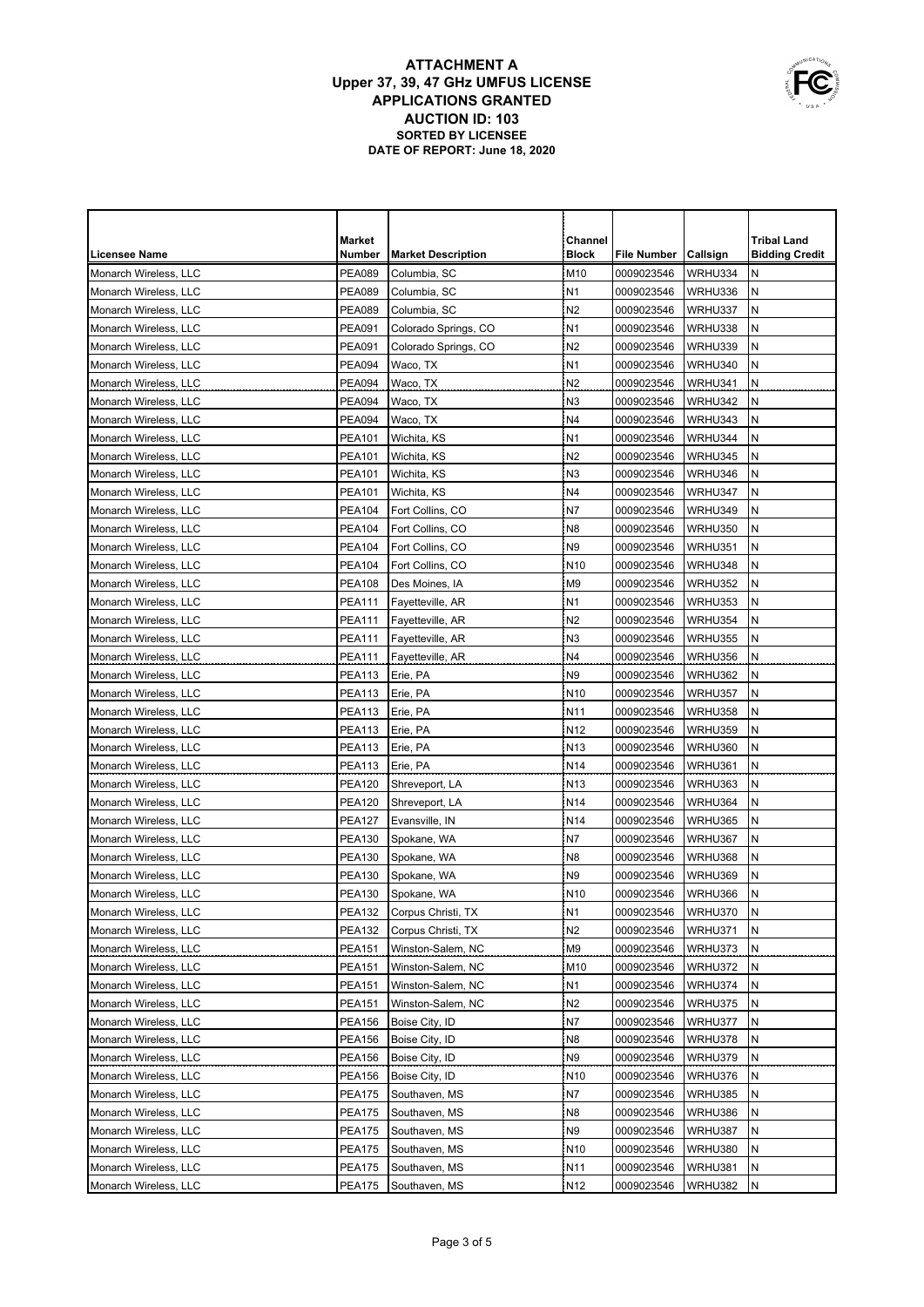|                                     | <b>Market</b> |                           | Channel         |             |                | <b>Tribal Land</b>    |
|-------------------------------------|---------------|---------------------------|-----------------|-------------|----------------|-----------------------|
| <b>Licensee Name</b>                | Number        | <b>Market Description</b> | <b>Block</b>    | File Number | Callsign       | <b>Bidding Credit</b> |
| Monarch Wireless, LLC               | <b>PEA175</b> | Southaven, MS             | N <sub>13</sub> | 0009023546  | WRHU383        | Ν                     |
| Monarch Wireless, LLC               | <b>PEA175</b> | Southaven, MS             | N <sub>14</sub> | 0009023546  | WRHU384        | N                     |
| Monarch Wireless, LLC               | <b>PEA192</b> | Fayetteville, NC          | M9              | 0009023546  | WRHU389        | Ν                     |
| Monarch Wireless, LLC               | <b>PEA192</b> | Fayetteville, NC          | M10             | 0009023546  | WRHU388        | N                     |
| Monarch Wireless, LLC               | <b>PEA221</b> | Laredo, TX                | N <sub>1</sub>  | 0009023546  | WRHU390        | Ν                     |
| Monarch Wireless, LLC               | <b>PEA221</b> | Laredo, TX                | N <sub>2</sub>  | 0009023546  | WRHU391        | Ν                     |
| Monarch Wireless, LLC               | <b>PEA249</b> | Bryan, TX                 | M <sub>9</sub>  | 0009023546  | WRHU393        | N                     |
| Monarch Wireless, LLC               | <b>PEA249</b> | Bryan, TX                 | M10             | 0009023546  | WRHU392        | N                     |
| Monarch Wireless, LLC               | <b>PEA249</b> | Bryan, TX                 | N <sub>1</sub>  | 0009023546  | WRHU394        | N                     |
| Monarch Wireless, LLC               | <b>PEA249</b> | Bryan, TX                 | N <sub>2</sub>  | 0009023546  | WRHU395        | ${\sf N}$             |
| Monarch Wireless, LLC               | <b>PEA249</b> | Bryan, TX                 | N <sub>3</sub>  | 0009023546  | WRHU396        | ${\sf N}$             |
| Monarch Wireless, LLC               | <b>PEA249</b> | Bryan, TX                 | N4              | 0009023546  | WRHU397        | ${\sf N}$             |
| Monarch Wireless, LLC               | <b>PEA261</b> | Fargo, ND                 | N <sub>12</sub> | 0009023546  | WRHU398        | N                     |
| Monarch Wireless, LLC               | <b>PEA286</b> | Sioux Falls, SD           | N7              | 0009023546  | WRHU404        | N                     |
| Monarch Wireless, LLC               | <b>PEA286</b> | Sioux Falls, SD           | N <sub>8</sub>  | 0009023546  | WRHU405        | ${\sf N}$             |
| Monarch Wireless, LLC               | <b>PEA286</b> | Sioux Falls, SD           | N9              | 0009023546  | WRHU406        | N                     |
| Monarch Wireless, LLC               | <b>PEA286</b> | Sioux Falls, SD           | N <sub>10</sub> | 0009023546  | WRHU399        | Ν                     |
| Monarch Wireless, LLC               | <b>PEA286</b> | Sioux Falls, SD           | N <sub>11</sub> | 0009023546  | WRHU400        | N                     |
| Monarch Wireless, LLC               | <b>PEA286</b> | Sioux Falls, SD           | N <sub>12</sub> | 0009023546  | <b>WRHU401</b> | N                     |
| Monarch Wireless, LLC               | <b>PEA286</b> | Sioux Falls, SD           | N <sub>13</sub> | 0009023546  | WRHU402        | N                     |
| Monarch Wireless, LLC               | <b>PEA286</b> | Sioux Falls, SD           | N <sub>14</sub> | 0009023546  | WRHU403        | N                     |
| Monarch Wireless, LLC               | PEA414        | US Virgin Islands         | M1              | 0009023546  | WRHU407        | N                     |
| Monarch Wireless, LLC               | PEA414        | US Virgin Islands         | M <sub>2</sub>  | 0009023546  | WRHU409        | Ν                     |
| Monarch Wireless, LLC               | <b>PEA414</b> | US Virgin Islands         | M3              | 0009023546  | WRHU410        | N                     |
| Monarch Wireless, LLC               | PEA414        | US Virgin Islands         | M4              | 0009023546  | WRHU411        | N                     |
| Monarch Wireless, LLC               | PEA414        | US Virgin Islands         | M5              | 0009023546  | WRHU412        | N                     |
| Monarch Wireless, LLC               | <b>PEA414</b> | US Virgin Islands         | M6              | 0009023546  | WRHU413        | N                     |
| Monarch Wireless, LLC               | <b>PEA414</b> | US Virgin Islands         | M7              | 0009023546  | WRHU414        | N                     |
| Monarch Wireless, LLC               | <b>PEA414</b> | US Virgin Islands         | M8              | 0009023546  | WRHU415        | N                     |
| Monarch Wireless, LLC               | <b>PEA414</b> | US Virgin Islands         | M9              | 0009023546  | WRHU416        | Ν                     |
| Monarch Wireless, LLC               | <b>PEA414</b> | US Virgin Islands         | M <sub>10</sub> | 0009023546  | WRHU408        | N                     |
| Monarch Wireless, LLC               | <b>PEA414</b> | US Virgin Islands         | N <sub>1</sub>  | 0009023546  | WRHU417        | N                     |
| Monarch Wireless, LLC               | <b>PEA414</b> | US Virgin Islands         | N <sub>2</sub>  | 0009023546  | WRHU418        | N                     |
| OptimERA, Inc.                      | <b>PEA264</b> | Kodiak, AK                | P <sub>1</sub>  | 0009022119  | WRHU432        | N                     |
| OptimERA, Inc.                      | <b>PEA264</b> | Kodiak, AK                | P <sub>2</sub>  | 0009022119  | WRHU433        | ${\sf N}$             |
| OTZ Telephone Cooperative, Inc.     | <b>PEA298</b> | Fairbanks, AK             | P <sub>1</sub>  | 0009020521  | WRHU434        | N                     |
| OTZ Telephone Cooperative, Inc.     | <b>PEA298</b> | Fairbanks, AK             | P <sub>2</sub>  | 0009020521  | WRHU435        | N                     |
| OTZ Telephone Cooperative, Inc.     | <b>PEA298</b> | Fairbanks, AK             | P <sub>3</sub>  | 0009020521  | WRHU436        | N                     |
| OTZ Telephone Cooperative, Inc.     | <b>PEA298</b> | Fairbanks, AK             | P4              | 0009020521  | WRHU437        | N                     |
| Pioneer Telephone Cooperative, Inc. | <b>PEA302</b> | Enid, OK                  | N <sub>11</sub> | 0009020158  | WRHU438        | N                     |
| Pioneer Telephone Cooperative, Inc. | PEA302        | Enid, OK                  | N <sub>12</sub> | 0009020158  | WRHU439        | N                     |
| Pioneer Telephone Cooperative, Inc. | <b>PEA302</b> | Enid, OK                  | N <sub>13</sub> | 0009020158  | WRHU440        | Ν                     |
| Pioneer Telephone Cooperative, Inc. | <b>PEA302</b> | Enid, OK                  | N <sub>14</sub> | 0009020158  | WRHU441        | Ν                     |
| Pioneer Telephone Cooperative, Inc. | PEA305        | Altus, OK                 | N <sub>10</sub> | 0009020158  | WRHU442        | Ν                     |
| Pioneer Telephone Cooperative, Inc. | <b>PEA305</b> | Altus, OK                 | N <sub>11</sub> | 0009020158  | WRHU443        | Ν                     |
| Pioneer Telephone Cooperative, Inc. | PEA305        | Altus, OK                 | N <sub>12</sub> | 0009020158  | WRHU444        | Ν                     |
| Pioneer Telephone Cooperative, Inc. | PEA305        | Altus, OK                 | N <sub>13</sub> | 0009020158  | WRHU445        | Ν                     |
| VTel Wireless, Inc.                 | PEA049        | Albany, NY                | P3              | 0009025173  | WRHU446        | Ν                     |
| VTel Wireless, Inc.                 | PEA049        | Albany, NY                | P4              | 0009025173  | WRHU447        | Ν                     |
| VTel Wireless, Inc.                 | PEA138        | Burlington, VT            | N11             | 0009025173  | WRHU448        | Ν                     |
| VTel Wireless, Inc.                 | <b>PEA138</b> | Burlington, VT            | N <sub>12</sub> | 0009025173  | WRHU449        | N                     |